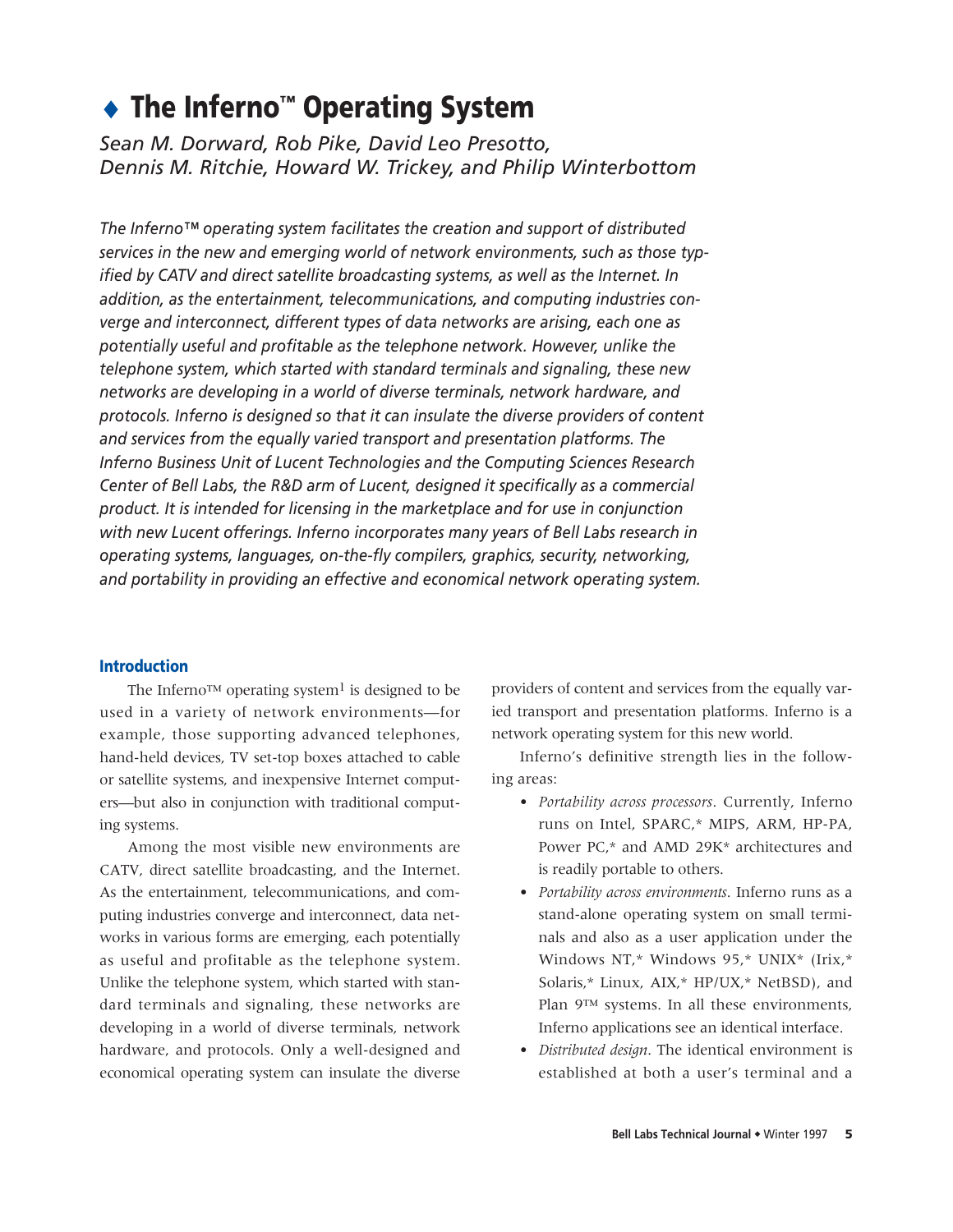## **Panel 1. Abbreviations, Acronyms, and Terms**

ATM—asynchronous transfer mode CA—certifying authority CATV—cable television DESCBC—DES chain block coding DES—Data Encryption Standard DESECB—DES electronic code book GIF—Graphics Interchange Format I/O—input/output IP—Internet Protocol JPEG—Joint Photographic Experts Group MPEG—Motion Picture Experts Group OA&M—operations, administration, and maintenance POTS—"plain old telephone service" PPP—Point-to-Point Protocol SHA—Secure Hash Algorithm SSL—Secure Sockets Layer STS—Station-to-Station TCP/IP—Transmission Control Protocol/Internet Protocol

server, and each environment may import the resources of the other (for example, the attached I/O devices or networks). Aided by the communications facilities of the run-time system, applications may be split easily (and even dynamically) between client and server.

- *Minimal hardware requirements*. Inferno runs useful applications as stand-alone programs on machines with as little as 1 MB of memory, and it does not require memory-mapping hardware.
- *Portable applications*. Inferno applications are written in the type-safe Limbo™ language, whose binary representation is identical over all platforms.
- *Dynamic adaptability*. Depending on the hardware or other resources available, applications may load different program modules to perform a specific function. For example, a video player application might use any of several different decoder modules.

Underlying the design of Inferno is a model of the diversity-of-application areas it intends to stimulate. Many suppliers are interested in purveying media and services—telephone network service providers, Web servers, cable companies, merchants, and various information services firms. Currently, many connection technologies are available—for example, ordinary telephone modems, ISDN, ATM, the Internet, analog broadcast TV or CATV, cable modems, digital video on demand, and other interactive TV systems.

Applications more clearly related to Lucent Technologies' current and planned product offerings include control of switches and routers and the associated operations system facilities needed to support them. For example, Inferno software will control an IP switch/router for voice and data being developed by Lucent's Bell Labs Research and Network Systems organizations. An Inferno-based firewall called Signet is being used to secure outside access to the research organization's Internet connection.

Finally, existing or potential hardware endpoints must be considered. Some are located in consumers' homes in the form of PCs, game consoles, and newer set-top boxes. Others are located inside the networks themselves in the form of nodes for billing, network monitoring, or provisioning. The higher ends of these spectra, such as fully interactive TV with video on demand, may be fascinating, but they have developed more slowly than expected. One reason is the cost of the set-top box—especially its memory requirements. Portable terminals are similarly constrained because of weight and cost considerations.

Inferno is parsimonious enough in its resource requirements to support interesting applications on today's hardware while being versatile enough to grow into the future. In particular, it enables developers to create applications that will work across a range of facilities. An example of such an application is an interactive shopping catalog that works in text mode over a POTS modem, shows still pictures (perhaps with audio) of the merchandise over ISDN, and includes video clips over digital cable.

Clearly, not everyone who deploys an Infernobased solution will want to span the whole range of possibilities. However, the system architecture should be constrained only by the desired markets and the available interconnection and server technologies, not by the software.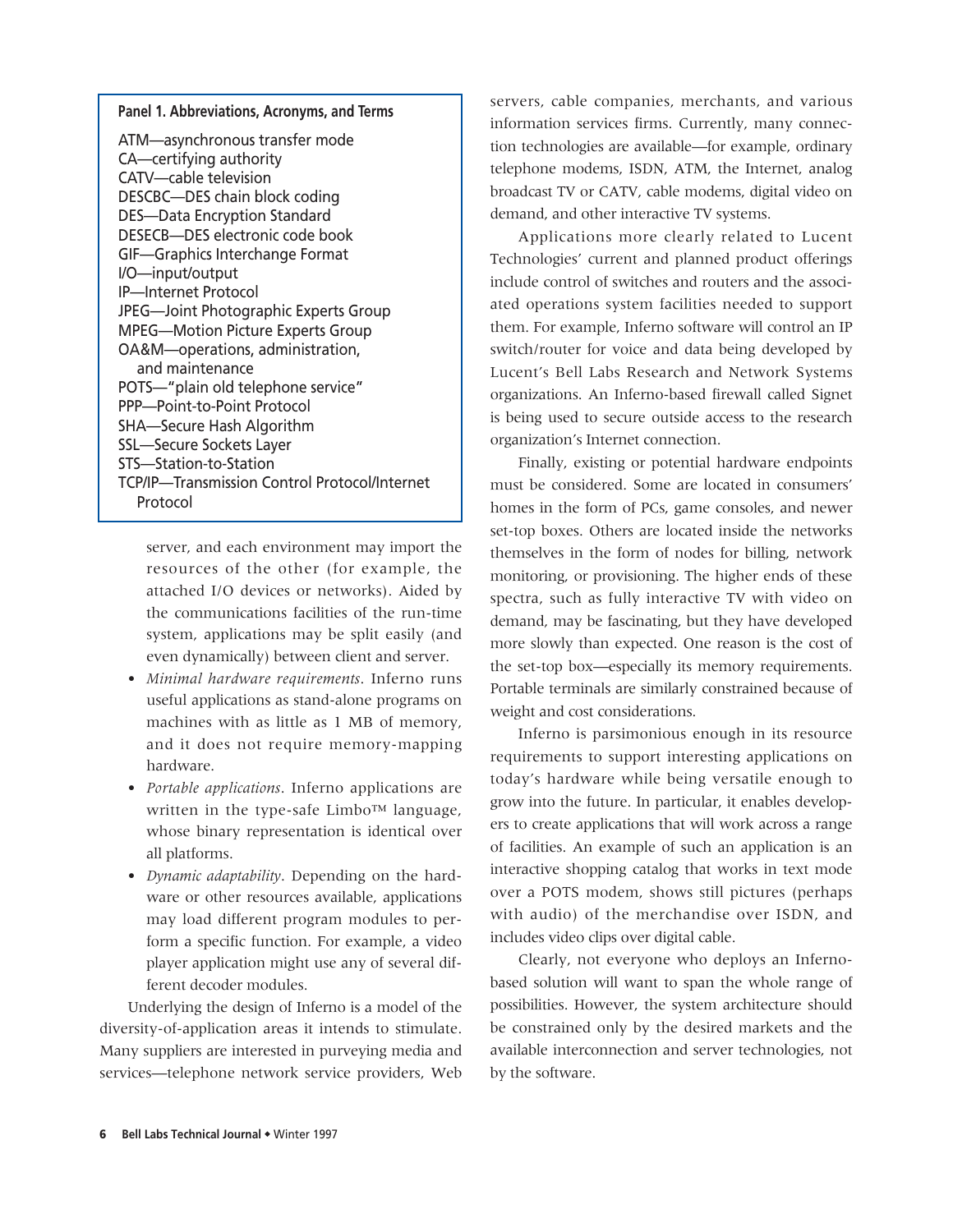## **Inferno Interfaces**

The role of the Inferno system is to *create* several standard interfaces for its applications:

- Applications use various resources internal to the system. These resources include a consistent virtual machine that runs the application programs together with library modules that perform services as simple as string manipulation through more sophisticated graphics services for dealing with text, pictures, higher-level toolkits, and video.
- Applications exist in an external environment containing such resources as data files that can be read and manipulated, together with objects that are named and manipulated like files but are more active. Devices (for example a handheld remote control, an MPEG decoder, or a network interface) present themselves to the application as files.
- Standard protocols exist for communication within and between separate machines running Inferno so that applications can cooperate.

At the same time, Inferno *uses* interfaces supplied by an existing environment, either bare hardware or standard operating systems and protocols.

Typically, an Inferno-based service would consist of many relatively inexpensive terminals running Inferno as a native system and fewer large machines running it as a hosted system. On these server machines, Inferno might interface to databases, transaction systems, existing OA&M facilities, and other resources provided under the native operating system. The Inferno applications themselves would run either on the client or server machines or on both.

# **External Environment of Inferno Applications**

The purpose of most Inferno applications is to present information or media to the user. Thus, applications must locate the information sources in the network and construct a local representation of them. The information flow, however, is not one way. The user's terminal (whether it is a network computer, TV set-top box, PC, or videophone) is also an information source, and its devices represent resources to applications. Inferno draws heavily on the design of the

Plan 9 operating system2 in the way it presents resources to these applications.

The design has three principles:

- All resources are named and accessed like files in a forest of hierarchical file systems.
- The disjoint resource hierarchies provided by different services are joined into a single private and hierarchical *name space*.
- A communication protocol called Styx is applied uniformly to access the resources regardless of whether they are local or remote.

In practice, most applications see a fixed set of files organized as a directory tree. Some of the files contain ordinary data but others represent more active resources. Devices are represented as files, and device drivers (such as modems, MPEG decoders, network interfaces, or TV screens) attached to a particular hardware box present themselves as small directories. These directories typically contain two files, data and ctl, which respectively perform actual device I/O and control operations. System services also live behind filenames. For example, an Internet domain name server might be attached to an agreed-on name (say /net/dns). After writing to this file, which is a string representing a symbolic Internet domain name, a subsequent read from the file would return the corresponding numeric Internet address.

The glue that connects the separate parts of the resource name space together is the Styx protocol. Within an instance of Inferno, all the device drivers and other internal resources respond to the procedural version of Styx. The Inferno kernel implements a *mount driver* that transforms file system operations into remote procedure calls for transport over a network. On the other side of the connection, a server unwraps the Styx messages and implements them using resources local to it. Therefore, it is possible to import parts of the name space (and thus resources) from other machines.

To extend the example above, it is unlikely that a set-top box would store the code needed for an Internet domain name-server within itself. Instead, an Internet browser would import the /net/dns resource into its own name space from a server machine across a network.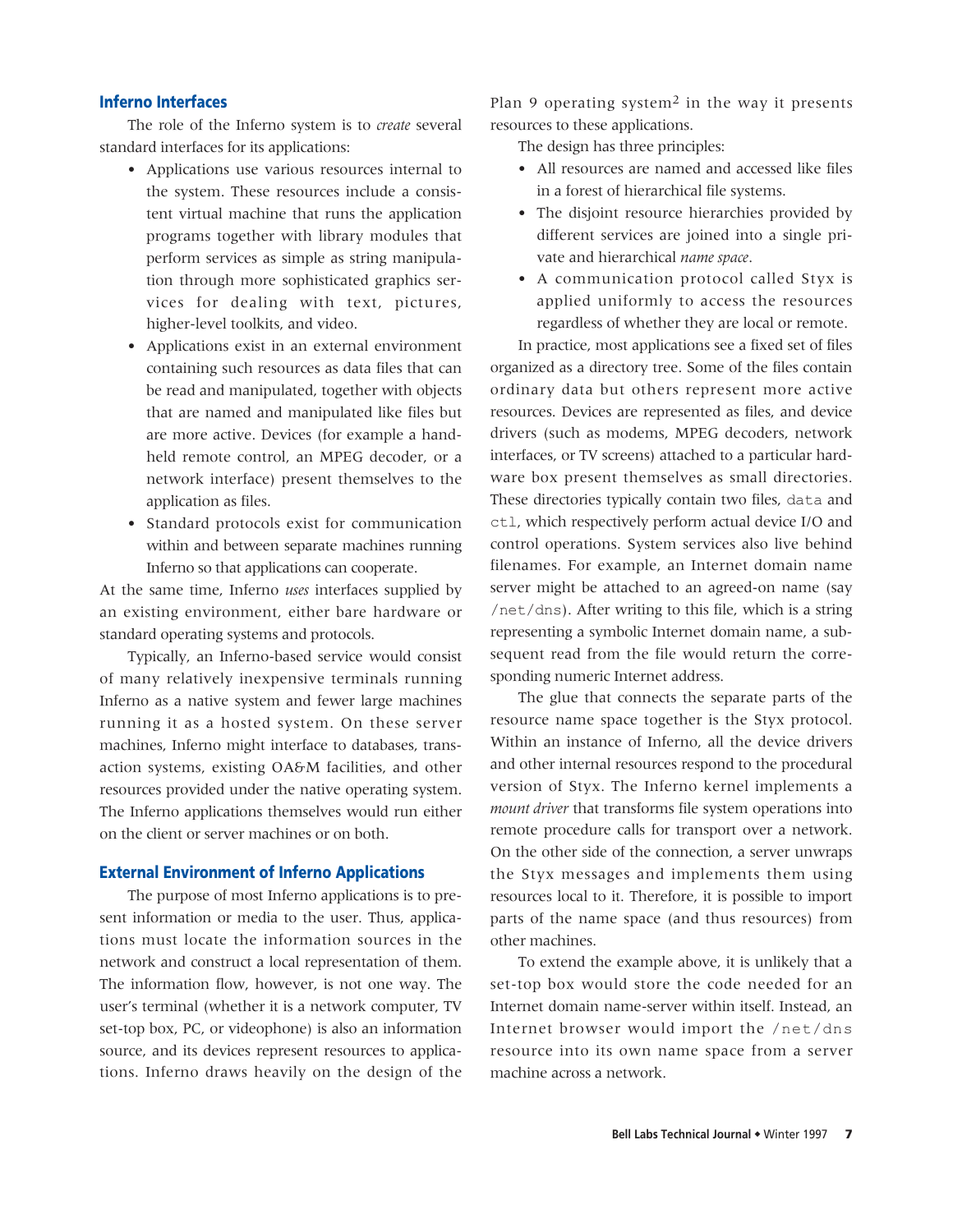The Styx protocol lies above and is independent of the communications transport layer. It is readily carried over the TCP/IP, PPP, ATM, or various modem transport protocols.

# **Internal Environment of Inferno Applications**

Inferno applications are written in Limbo, $3$  a new language that was designed specifically for the Inferno environment. Its syntax is influenced by C and Pascal, and it supports the standard data types common to them together with several higher-level data types, such as lists, tuples (groups of values), strings, dynamic arrays, and simple abstract data types.

In addition, Limbo supplies several advanced constructs, which are carefully integrated into the Inferno virtual machine. In particular, a communication mechanism called a *channel* is used to connect different Limbo tasks on the same machine or across the network. A channel transports typed data in a machine-independent fashion so that complex data structures (including channels themselves) may be passed between Limbo tasks or attached to files in the name space for language-level communication between machines.

Multi-tasking is supported directly by the Limbo language. Independently scheduled threads of control may be spawned, and an alt statement is used to coordinate the channel communication between tasks (that is, alt is used to select one of several channels that are ready to communicate). By building channels and tasks into the language and its virtual machine, Inferno encourages a communication style that is safe and easy to use.

Limbo programs are built of *modules*, which are self-contained units having a well-defined interface containing functions (methods), abstract data types, and constants defined by the module and visible outside it. Modules are accessed dynamically—that is, when one module wishes to make use of another, it dynamically executes a load statement naming the desired module and it uses a returned handle to access the new module. When the module is no longer in use, its storage and code will be released. The flexibility of the modular structure contributes to the smallness of typical Inferno applications, as well

as to their adaptability. For example, in the shopping catalog described above, the application's main module checks dynamically for the existence of the video resource. If it is not available, the video-decoder module is never loaded.

Limbo is fully type-checked at both compile and run time. For example, pointers—besides being more restricted than in C—are checked before being dereferenced, and the type-consistency of a dynamically loaded module is checked when it is loaded. Limbo programs run safely on a machine without memoryprotection hardware. Moreover, all Limbo data and program objects are subject to a garbage collector built deeply into the Limbo run-time system. All system data objects are tracked by the virtual machine and freed as soon as they become idle. For example, if an application task creates a graphics window and then terminates, the window automatically disappears the instant the last reference to it goes away.

Limbo programs are compiled into byte codes representing instructions for a virtual machine called Dis™. The architecture of the arithmetic part of Dis is a simple three-address machine supplemented with a few specialized operations for handling some of the higher-level data types, such as arrays and strings. Garbage collection is handled below the level of the machine language. Task scheduling is similarly hidden. When loaded into memory for execution, the byte codes are expanded into a format more efficient for execution. In addition, an optional on-the-fly compiler turns a Dis instruction stream into native machine instructions for the appropriate real hardware. This can be done efficiently because Dis instructions closely match the instruction-set architecture of today's machines. The resulting code executes at a speed approaching that of compiled C.

Underlying Dis is the Inferno kernel, which contains both the interpreter and on-the-fly compiler, as well as memory management, scheduling, device drivers, protocol stacks, and the like. The kernel also contains the core of the file system (the name evaluator and the code that turns file system operations into remote procedure calls over communications links) and the small file systems implemented internally.

Finally, the Inferno virtual machine implements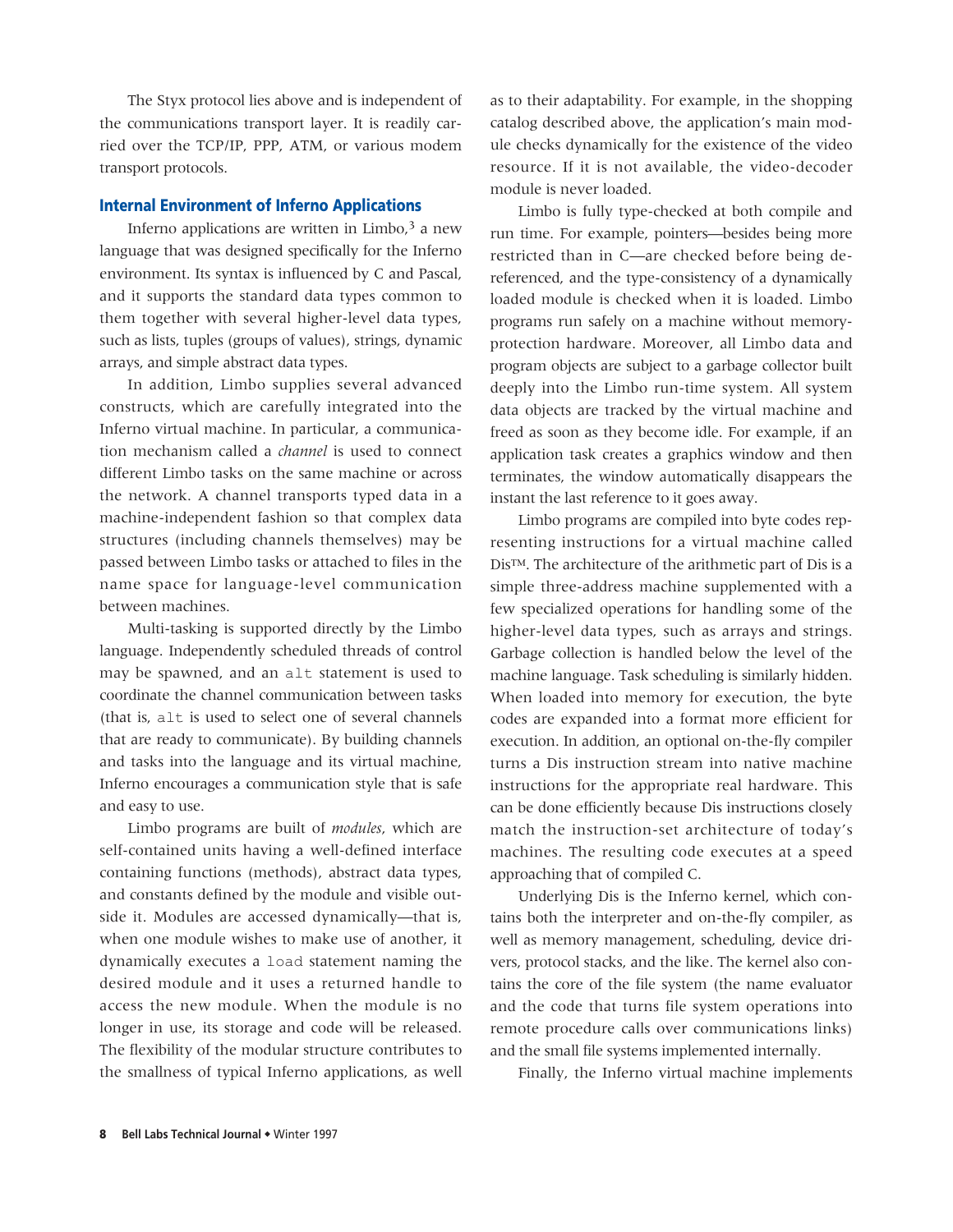several standard modules internally. These modules include Sys, which provides system calls and a small library of useful routines (for example, creation of network connections and string manipulations). Module Draw is a basic graphics library that handles raster graphics, fonts, and windows. Module Prefab builds on Draw to provide structured complexes containing images and text inside windows. These elements may be scrolled, selected, and changed by the methods of Prefab. Module Tk is an all-new implementation of the Tk graphics toolkit<sup>4</sup> with a Limbo interface. A Math module encapsulates the procedures for numerical programming.

## **Environment of the Inferno System**

Inferno creates a standard environment for applications. Identical application programs can run under any instance of this environment—even in distributed fashion—and see the same resources. Several versions of the Inferno kernel, Dis/Limbo interpreter, and device driver set can be used depending on the environment within which Inferno itself is implemented.

When running as the native operating system, the kernel includes all the low-level glue (interrupt handlers, graphics, and other device drivers) needed to implement the abstractions presented to applications. For a hosted system—for example, one hosted under UNIX, Windows NT or Windows 95—Inferno runs as a set of ordinary processes. Instead of mapping its device-control functionality to real hardware, it adapts to the resources provided by the operating system under which it runs. Under UNIX, for instance, the graphics library might be implemented using the X Window System\* and the networking using the socket interface. Under Windows,\* the library uses the native Windows graphics and WinSock calls.

To the extent possible, Inferno is written in standard C language, and most of its components are independent of the many operating systems that can host it.

# **Security Issues**

Inferno provides security of communication, resource control, and system integrity. Each external communication channel may be transmitted in the clear, accompanied by message digests to prevent corruption, or encrypted to prevent corruption and interception. Once communication is established, channel encryption is transparent to the application. Key exchange is provided through standard public key mechanisms. After key exchange, message digesting and line encryption both use standard symmetric mechanisms.

Inferno is secure against erroneous or malicious applications and encourages safe collaboration between mutually suspicious service providers and clients. The resources available to applications appear exclusively in the name space of the application, and standard protection modes are available. This applies to data, communication resources, and the executable modules that constitute the applications. Securitysensitive resources of the system are accessible only by calling the modules that provide them. In particular, adding new files and servers to the name space—an authenticated operation—is controlled. For example, if the network resources are removed from an application's name space, then it is impossible for it to establish new network connections.

Object modules may be signed by trusted authorities who guarantee their validity and behavior. These signatures may be checked by the system the modules are accessing.

Although Inferno provides a rich variety of authentication and security mechanisms as detailed below, few application programs need to be aware of them or to include coding explicitly to make use of them. Most often, access to resources across a secure communications link is arranged in advance by the larger system in which the application operates. For example, when a client system uses a server system and connection authentication or link encryption is appropriate, the server resources will most naturally be supplied as part of the application's name space. The communications channel that carries the Styx protocol can be set to authenticate or encrypt. Thereafter, all use of the resource is automatically protected.

#### **Security Mechanisms**

Authentication and digital signatures are performed using public key cryptography. Public keys are certified by Inferno-based or other certifying authori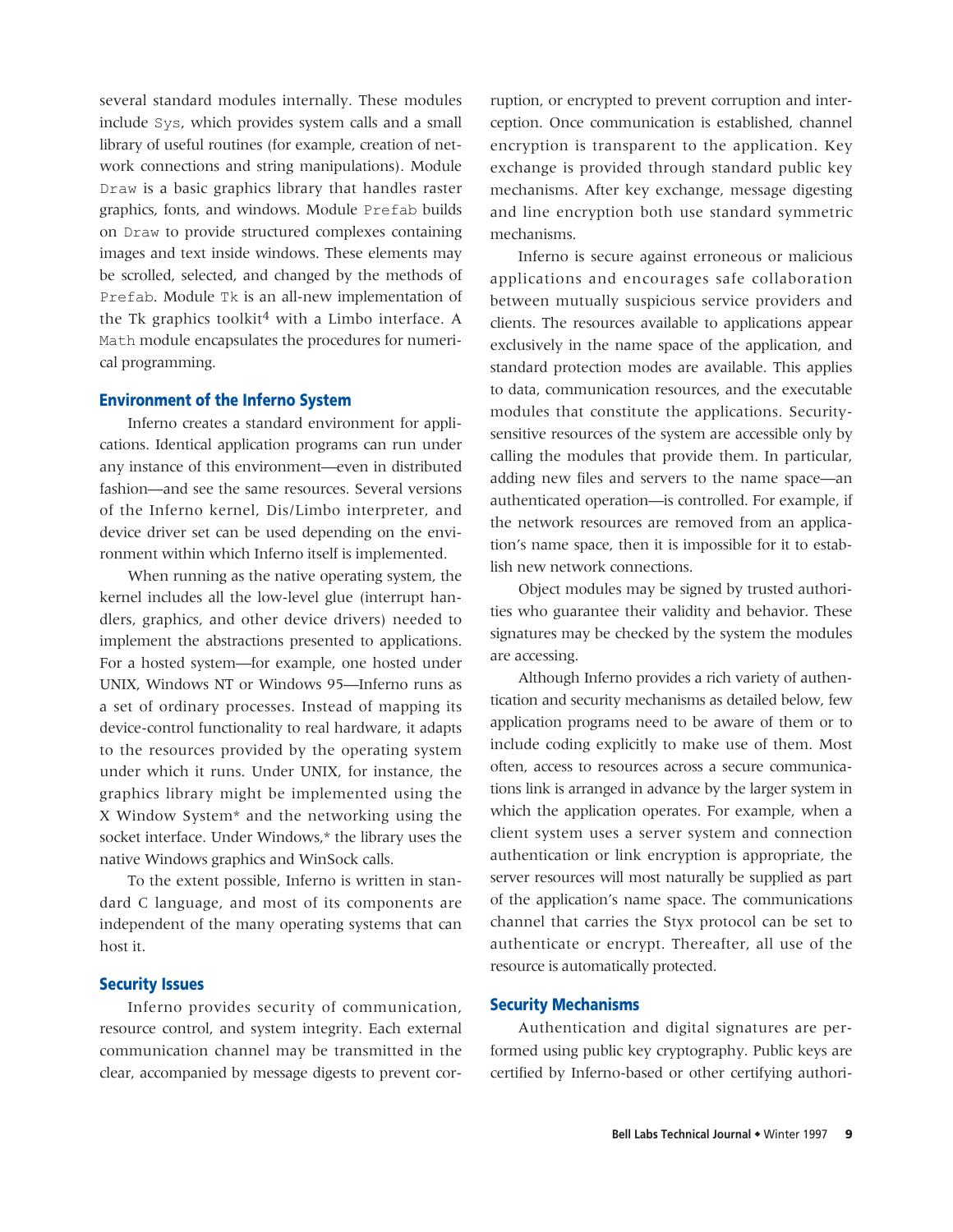ties who sign the public keys with their own private key. Inferno uses encryption for:

- Mutual authentication of communicating parties,
- Authentication of messages between these parties, and
- Encryption of messages between these parties.

The encryption algorithms Inferno provides include the SHA, MD4, and MD5 secure hashes; Elgamal public key signatures and signature verification;5 RC4 encryption; DES encryption; and public key exchange based on the Diffie-Hellman scheme. The public key signatures use keys with moduli up to 4,096 bits (512 bits by default).

No generally accepted national or international authority exists for storing or generating public or private encryption keys. Thus, Inferno includes tools for using or implementing a trusted authority, but it does not itself provide the authority, which is an administrative function. An organization using Inferno (or any other security and key-distribution scheme) must design a system to suit its own needs. In particular, an organization must decide whom to trust as a certifying authority (CA). However, the Inferno design is sufficiently flexible and modular to accommodate the protocols likely to be attractive in practice.

The CA that signs a user's public key determines the size of the key and the public key algorithm used. Tools provided with Inferno use these signatures for authentication. Library interfaces are provided for Limbo programs to sign and verify signatures.

Generally, authentication is performed using public key cryptography. Parties register by having their public keys signed by the CA. The signature covers a secure hash (SHA, MD4, or MD5) of the name of the party, the party's public key, and an expiration time. The signature—which contains the name of the signer—along with the signed information, is termed a *certificate*.

When parties communicate, they use the STS protocol6 to establish the identities of the two parties and to create a mutually known secret. The STS protocol uses the Diffie-Hellman algorithm7 to create this shared secret. The protocol is protected against replay attacks by choosing new random parameters for each conversation. It is secured against man-in-the-middle attacks by requiring the parties to exchange certificates and then digitally signing key parts of the protocol. To masquerade as another party, an attacker must be able to forge that party's signature.

# **Line Security**

A network conversation can be secured against modification alone or against both modification and snooping. To secure against modification, Inferno can append a secure MD5 or SHA hash (called a digest),

hash(secret, message, messageid)

to each message. *Messageid* is a 32-bit number that starts at 0 and is incremented by one for each message sent. Thus, messages cannot be changed, removed, reordered, or inserted into the stream without knowing the secret or breaking the secure hash algorithm.

To secure against snooping, Inferno supports encryption of the complete conversation using either RC4 or the DES with either DES chain block coding (DESCBC) or the DES electronic code book (DESECB).

Inferno uses the same encapsulation format as Netscape's SSL protocol. It is possible to encapsulate a message stream in multiple encapsulations to provide varying degrees of security.

#### **Random Numbers**

The strength of cryptographic algorithms depends in part on the strength of the random numbers used for choosing keys, Diffie-Hellman parameters, and initialization vectors. Inferno achieves this strength in two steps. First, a slow (100- to 200-b/s) random bitstream comes from sampling the low-order bits of a free-running counter whenever a clock ticks. The clock must be unsynchronized or at least poorly synchronized with the counter. This generator is then used to alter the state of a faster pseudo-random number generator. Both the slow and fast generators were tested on a number of architectures using self correlation, random walk, and repeatability tests.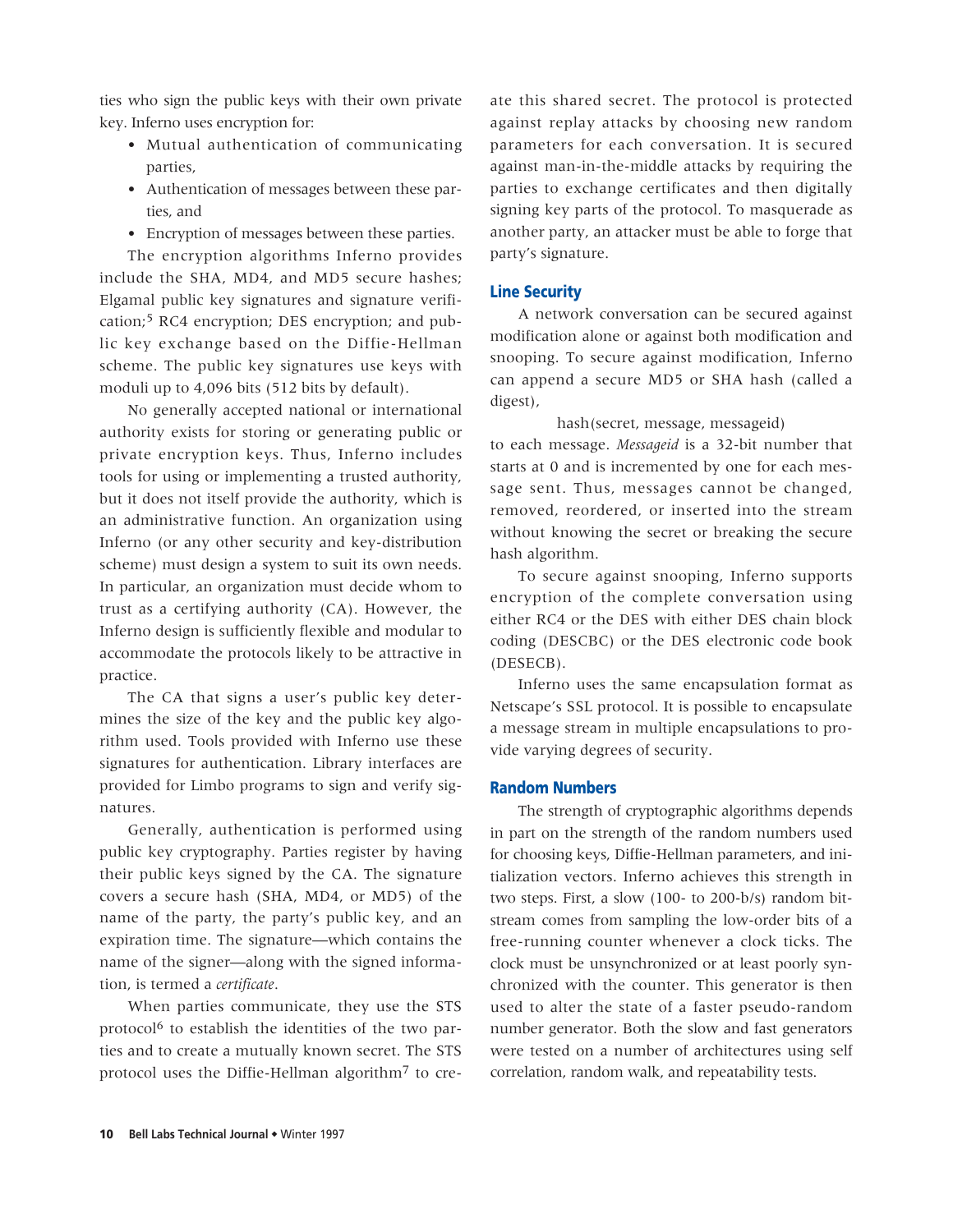## **Introduction to Limbo**

The application programming language for the Inferno operating system is Limbo. Although Limbo looks syntactically like C, it has a number of features that make it easier to use, safer, and more suited to the heterogeneous and networked Inferno environment. For instance, Limbo has a rich set of basic types, strong typing, garbage collection, concurrency, communications, and modules. It may be interpreted or compiled just in time for efficient and portable execution.

This paper introduces the language by studying an example of a complete and useful Limbo program. The program illustrates general programming, as well as aspects of concurrency, graphics, module loading, and other features of Limbo and Inferno.

# **The Problem**

Our example program is a stripped-down version of the Inferno program view, which displays graphical image files on the screen—one per window. This version sacrifices some functionality, generality, and error-checking but still performs the basic job. The files may be configured either in the GIF8,9 or JPEG10 format, and they must be converted before display; or they may already be encoded in the Inferno standard format that needs no conversion. View "sniffs" each file to determine what processing it requires, maps the colors if necessary, creates a new window, and copies the converted image to the window. Each window is given a title bar across the top to identify it and to store or hold the buttons that move and delete the window.

### **The Source**

The complete Limbo source for our version of view is shown in **Panel 2.** The source is annotated with line numbers for easy reference (Limbo, of course, does not use line numbers). Subsequent sections explain the workings of the program. Although the program is too large to absorb as a first example without some assistance, we recommend skimming the program before moving on to the next section to become familiar with the style of the language. Control syntax derives from C11

while declaration syntax comes from the Pascal family of languages.12 Limbo borrows features from a number of languages (for example, tuples on lines 45 and 48) and introduces a few new ones (such as explicit module loading on lines 90 and 92).

## **Modules**

Limbo programs are composed of modules that are loaded and linked at run time. Each Limbo source file is the implementation of a single module. In Panel 2, line 1 states that this file implements a module called View whose declaration appears in the module declaration on lines 15 through 18. The declaration states that the module has one publicly visible element—the function init. Other functions and variables defined in the file will be compiled into the module but they will only be accessible internally.

The function init has a type signature (argument and return types) that makes it callable from the Inferno shell, a convention not made explicit here. The type of init allows View to be invoked by typing, for example,

#### view \*.jpg

at the Inferno command prompt to view all the JPEG files in a directory. This interface is the only requirement that enables the shell to call the module. All programs are constructed from modules, and the shell can directly call some modules because of their type. In fact, the shell invokes View by loading it and calling init—not, for example, through the services of a system exec function as in a traditional operating system.

Of course, not all modules implement shell commands. Modules are also used to construct libraries, services, and other program components. The module View uses the services of other modules for I/O, graphics, file format conversion, and string processing. These modules are identified on lines 2 through 14. Each module's interface is stored in a public include file that holds a definition of a module in much the same manner as lines 15 through 18 of the View program. For example, the following is an excerpt from the include file sys.m: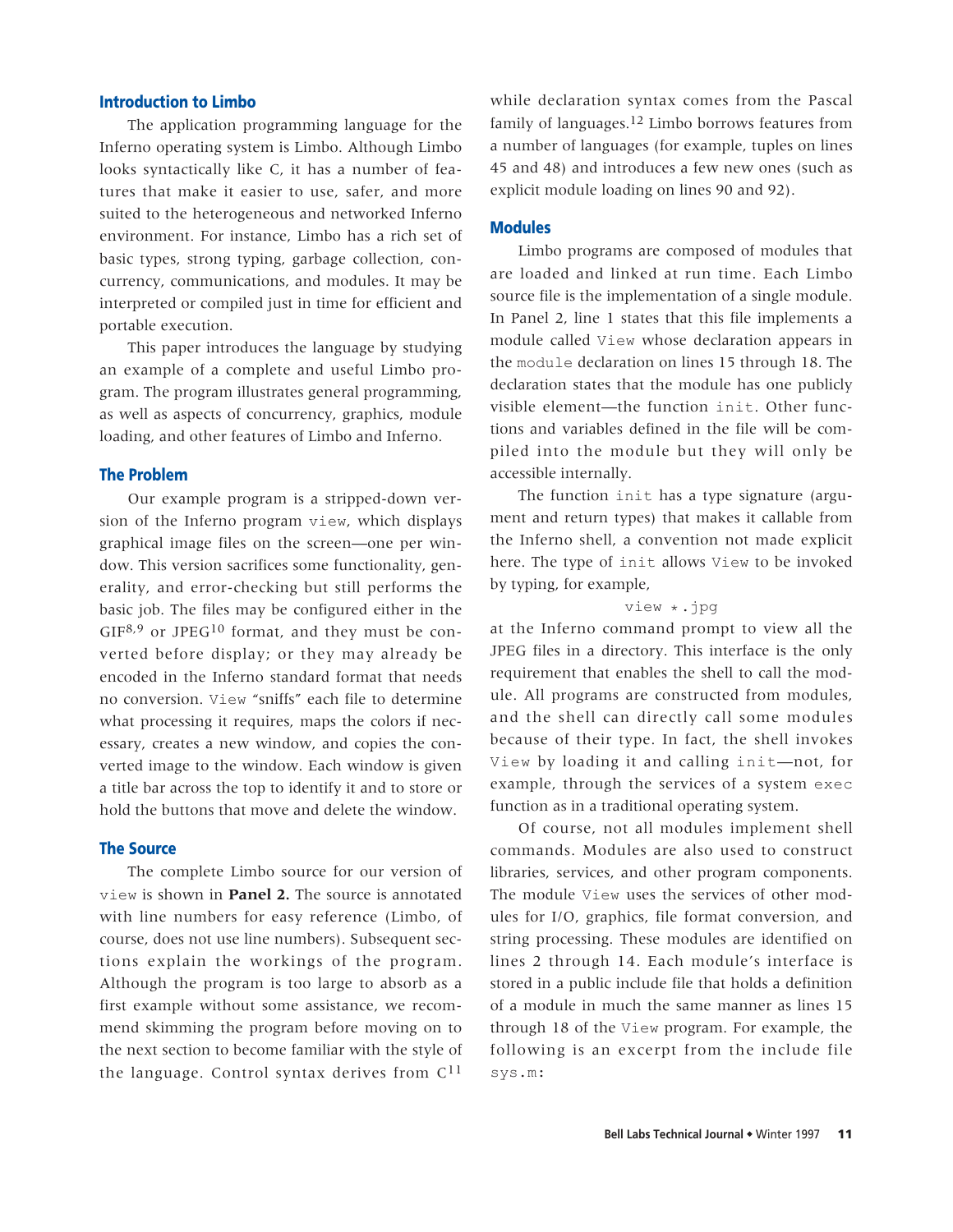```
Sys: module
{
   PATH: con "$Sys";
   FD: adt # File descriptor
   {
      fd: int;
  };
  OREAD: con 0;
   OWRITE: con 1;
  ORDWR: con 2;
   open: fn(s: string, mode: int):
             ref FD;
   print: fn(s: string, *): int;
   read: fn(fd: ref FD,
             buf: array of byte,
             n: int): int;
   write: fn(fd: ref FD,
             buf: array of byte,
             n: int): int;
```
};

This example defines a module type called Sys that has functions with such familiar names as open and print, constants like OREAD to specify the mode for opening a file, an aggregate type (adt) called FD returned by open, and a constant string called PATH.

After including the definition of each module, View declares variables to access each module. Line 3, for instance, declares the variable sys to have type Sys. It will be used to hold a reference to the implementation of the module. Line 6 imports a number of types from the draw (graphics) module to simplify their use. This line states that by default, the implementation of these types is to be that provided by the module referenced by the variable draw. Without such an import statement, calls to methods of these types would require explicit mention of the module providing the implementation.

Unlike most module languages, which resolve unbound references to modules automatically, Limbo requires explicit loading of module implementations. Although this requires more bookkeeping, it allows a

program to have fine control over the loading (and unloading) of modules, an important property in the small-memory systems in which Inferno is intended to run. Additionally, it allows easy garbage collection of unused modules and permits multiple implementations to serve a single interface, a style of programming we will exploit in View.

Declaring a module variable, such as sys, is not sufficient to access a module. An implementation must also be loaded and bound to the variable. Lines 21 through 25 load the implementations of the standard modules used by View. The load operator for example,

sys = load Sys Sys->PATH;

takes a type (Sys), the filename of the implementation (Sys->PATH), and loads it into memory. If the implementation matches the specified type, a reference to the implementation is returned and stored in the variable (sys). If not, the constant nil will be returned to indicate an error. Conventionally, the PATH constant defined by a module names the default implementation. Because Sys is a built-in module provided by the system, it has a special form of name. Other modules' PATH variables name files containing actual code—for example, Wmlib->PATH is "/dis/lib/wmlib.dis". Note, though, that the name of the implementation of the module in a load statement can be any string.

Line 26 initializes the wmlib module by invoking its init function (unrelated to the init of View). Note the use of the  $\rightarrow$  operator to access the member function of the module. The next two lines load modules and also introduce some new notation—they *declare* and *initialize* the module variables storing the reference. Limbo declarations have the general form

## *var : type = value;*

If the type is missing, it is taken to be the type of the value. So, for example,

bufio := load Bufio Bufio->PATH; on line 28 declares a variable of type Bufio and initializes it to the result of the load expression.

# **The Main Loop**

The init function takes two parameters: a graphics context (ctxt) for the program, and a list of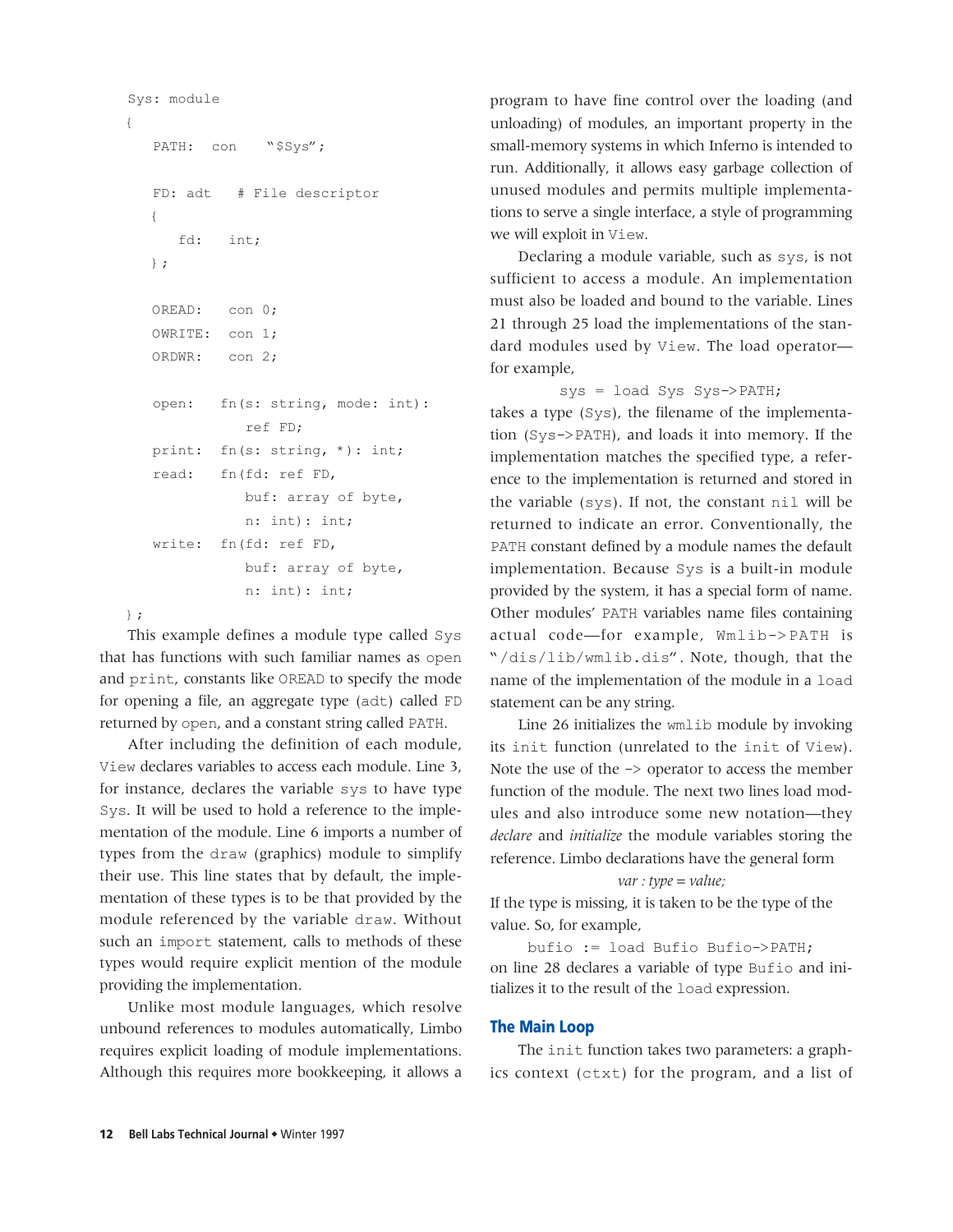**Panel 2. An Example of a Limbo Program** 1 implement View; 2 include "sys.m"; 3 sys:Sys; 4 include "draw.m"; 5 draw: Draw; 6 Rect, Display, Image: import draw; 7 include "bufio.m"; 8 include "imagefile.m"; 9 include "tk.m"; 10 tk: Tk; 11 include "wmlib.m"; 12 wmlib: Wmlib; 13 include "lib.m"; 14 str: String; 15 View: module 16 { 17 init: fn(ctxt: ref Draw->Context, argv: list of string); 18 }; 19 init(ctxt: ref Draw->Context, argv: list of string)  $20$  {<br>21  $sys = load Sys System;$  $22$  draw = load Draw Draw->PATH; 23 tk = load Tk Tk->PATH;<br>24 wmlib = load Wmlib Wmlib->  $wmlib = load Wmlib Wmlib->PATH;$ 25 str = load String String->PATH;<br>26 wmlib->init(); 26 wmlib->init();<br>27 imageremap := imageremap := load Imageremap Imageremap->PATH; 28 bufio := load Bufio Bufio->PATH; 29  $\arg y = t1 \arg y;$ <br>30  $\arg y = \min$  $if(argv := nil)$  $& \& \& \text{str}\rightarrow \text{prefix}("-x", h\text{d } \text{arg}(\text{d})))$ 31 argv = tl argv; 32 viewer  $:= 0;$ <br>33 while (argy  $\frac{1}{2}$ ) while(argv  $!=$  nil){ 34 file := hd argv;<br>35  $\arccos x = 1 \arccos x$  $\text{arg}v = t1 \text{ arg}v;$ 36  $\text{im} := \text{ctxt.display.open}(\text{file});$ <br>37  $\text{if (im == nil)}$ 37  $if(im == nil){$ <br>38  $idec := fil$ 38 idec := filetype(file);<br>39 if(idec == nil)  $if(idec == nil)$ 40 continue; 41 fd := bufio->open(file, Bufio->OREAD); 42 if( $fd == nil$ ) 43 continue; 44 idec->init(bufio); 45 (ri, err) := idec->read(fd);<br>46 if(ri == nil)  $if(ri == nil)$ 47 continue; 48 (im, err) = imageremap->remap( ri, ctxt.display, 1); 49  $if(im == nil)$ 50 continue; 51 } 52 spawn view(ctxt, im, file, viewer++); 53 } 54 }

55 view(ctxt: ref Draw->Context, im: ref Image, file: string, viewer: int) 56 { corner := string( $25+20*$ (viewer%5)); 58 t := tk->toplevel(ctxt.screen, " -x "+corner+" -y "+corner+ " -bd 2 -relief raised"); 59 (nil, file) = str->splitr(file,  $``/''$  ) ; 60 menubut := wmlib->titlebar(t, "View: "+file, Wmlib->Hide); 61 event := chan of string; 62 tk->namechan(t, event, "event");<br>63 tk->cmd(t, "frame .im -height "  $tk$ ->cmd(t, "frame .im -height" + string im.r.dy() + " -width " + string im.r.dx()); 64 tk->cmd(t, "bind . <Configure> "+ "{send event resize}"); 65 tk->cmd(t, "bind . <Map> "+ "{send event resize}"); 66 tk->cmd(t, "pack .Wm t -fill  $x'$ ); 67 tk->cmd(t, "pack .im -side bottom"+ " -fill both -expand 1"); 68  $tk->cmd(t, "update")$ ; 69 t.image.draw(posn(t), im, ctxt.display.ones, im.r.min); 70  $for(j; j)$  alt{ 71 menu :=  $\langle -$ menubut =><br>72 if (menu ==  $"\exp t"$  $if($ menu == "exit") 73 return;<br>74 wmlib->tit 74 wmlib->titlectl(t, menu);  $\langle -\text{event} \rangle$ 76 t.image.draw(posn(t), im, ctxt.display.ones, im.r.min); 77 } 78 } 79 posn(t: ref Tk->Toplevel): Rect 80 { 81 minx := int  $tk$ ->cmd( $t$ , ".im cget -actx"); 82 miny := int  $tk$ ->cmd( $t$ , ".im cget -acty"); 83 maxx :=  $minx + int$   $tk$ - $>$ cmd $(t,$ ".im cget -actwidth"); 84 maxy :=  $miny + int tk->cmd(t,$ ".im cget -actheight"); 85 return ((minx, miny), (maxx, maxy)); 86 } 87 filetype(file: string): RImagefile 88 { 89 if(len file>4 && file [len file-4:]==".gif") 90 r := load RImagefile RImagefile->READGIFPATH; 91 if(len file>4 && file [len file-4:]==".jpg") 92  $r =$  load RImagefile RImagefile->READJPGPATH; 93 return r; 94 }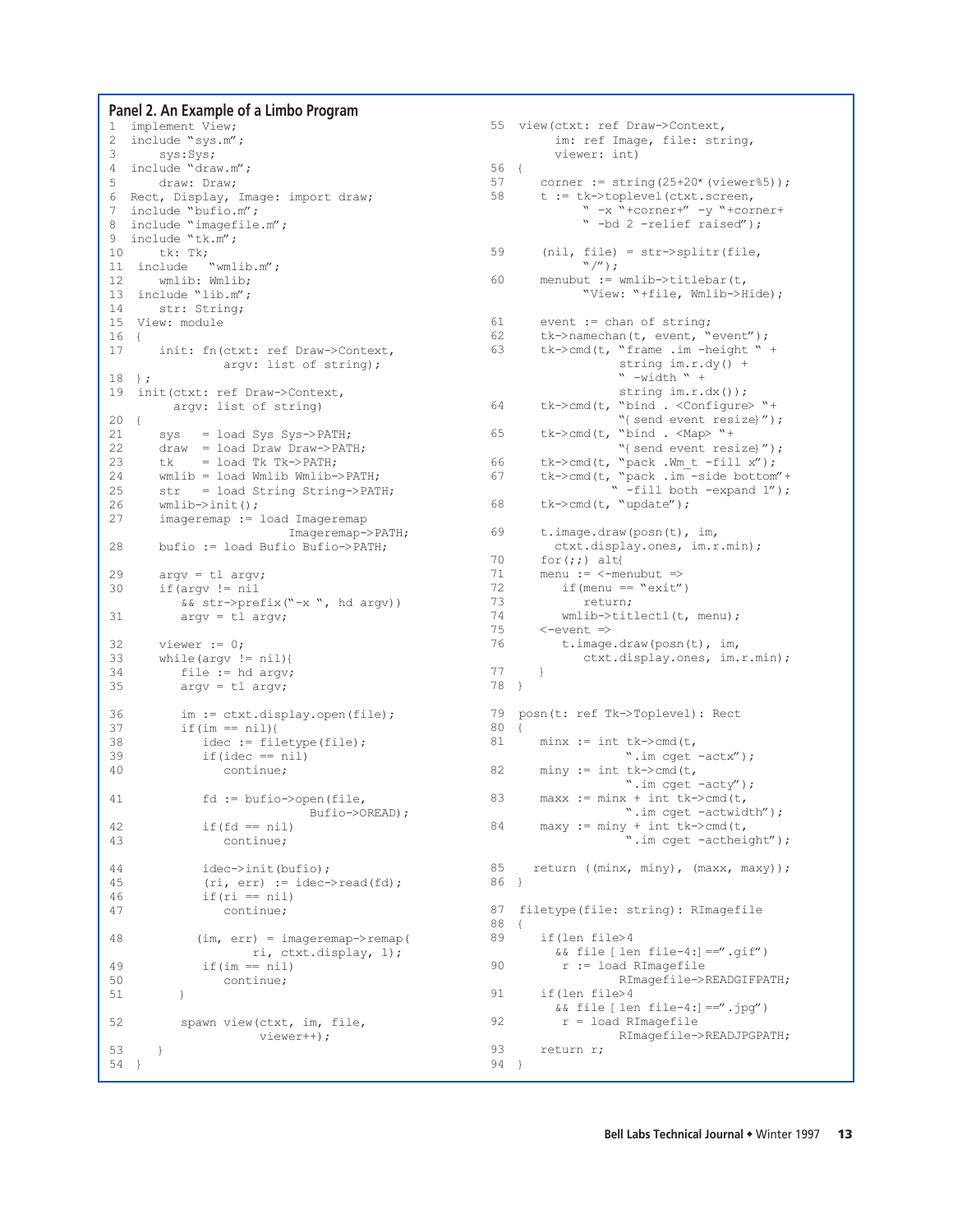command-line argument strings (argv). Argv is a list of string. Strings are a built-in type in Limbo, and lists are a built-in form of constructor. Lists have several operations defined: hd (head) returns the first element in the list,  $\pm 1$  (tail) returns the remainder after the head, and len (length) returns the number of elements in the list.

In Panel 2, line 29 throws away the first element of argv, which is the conventional name of the program being invoked by the shell; lines 30 and 31 ignore a geometry argument passed by the window system. The loop from lines 33 to 53 processes each file named in the remaining arguments. When argv is a nil list, the loop is complete. Line 34 picks off the next filename, and line 35 updates the list.

Line 36 is the first method call we have seen:

```
im := ctxt.display.open(file);
```
The parameter ctxt is an adt that contains all the relevant information for the program to access its graphics environment. One of its elements called display represents the connection to the frame buffer on which the program may write. The adt display (whose type is imported on line 6) has a member function open that reads a named image file into the memory associated with the frame buffer, returning a reference to the new image. (In  $X^{13}$  terminology, display represents a connection to the server and open reads a pixmap from a file and instantiates it on that server.)

The display.open method succeeds only if the file exists and is configured in the standard Inferno image format. If it fails, it will return nil, and lines 38 through 50 will attempt to convert the file into the right form.

# **Decoding the File**

Line 38 in Panel 2 calls filetype to determine what format the file has. The simple version shown on lines 87 through 94 just looks at the file suffix to determine the type. A realistic implementation would work harder but even this version illustrates the utility of program-controlled loading of modules.

The decoding interface for an image file format is specified by the module type RImagefile. However, unlike the other modules we have examined,

RImagefile has a number of implementations. If the file is a GIF file, filetype returns the implementation of RImagefile that decodes GIFs. If it is a JPEG file, filetype returns an implementation that decodes JPEGs. In either case, the read method has the same interface. Because reference variables like r are implicitly initialized to nil, that is what filetype will return if it does not recognize the image format. Thus, filetype accepts a filename and returns the implementation of a module to decode it.

Two other aspects of filetype are worth mentioning. First, the expression file  $\lceil$  len file-4: is a *slice* of the string file. It creates a string holding the last four characters of the filename. The colon separates the starting and ending indices of the slice. The missing second index defaults to the end of the string. As with lists, len returns the number of characters (not bytes; Limbo uses Unicode<sup>14</sup> throughout) in the string.

Second and more importantly, this version of filetype loads the decoder module anew every time it is called, which is clearly inefficient. It's easy to do better, though. Just store the module in a global, as in this fragment:

```
readjpg: RImagefile;
filetype(...)...
{
   if(isjpg()){
      if(readjpg == nil)
         readjpg = load RImagefile
            RImagefile->READJPGPATH;
      return readjpg;
  }
}
```
The program can form its own policies on loading and unloading modules based on time/space or other tradeoffs. The system does not impose its own policies.

Returning to the main loop, after the type of the file has been discovered, line 41 opens the file for I/O using the buffered I/O package. Line 44 calls the init function of the decoder module, passing it the instance of the buffered I/O module being used (if we were caching decoder modules, this call to init would be done only when the decoder is first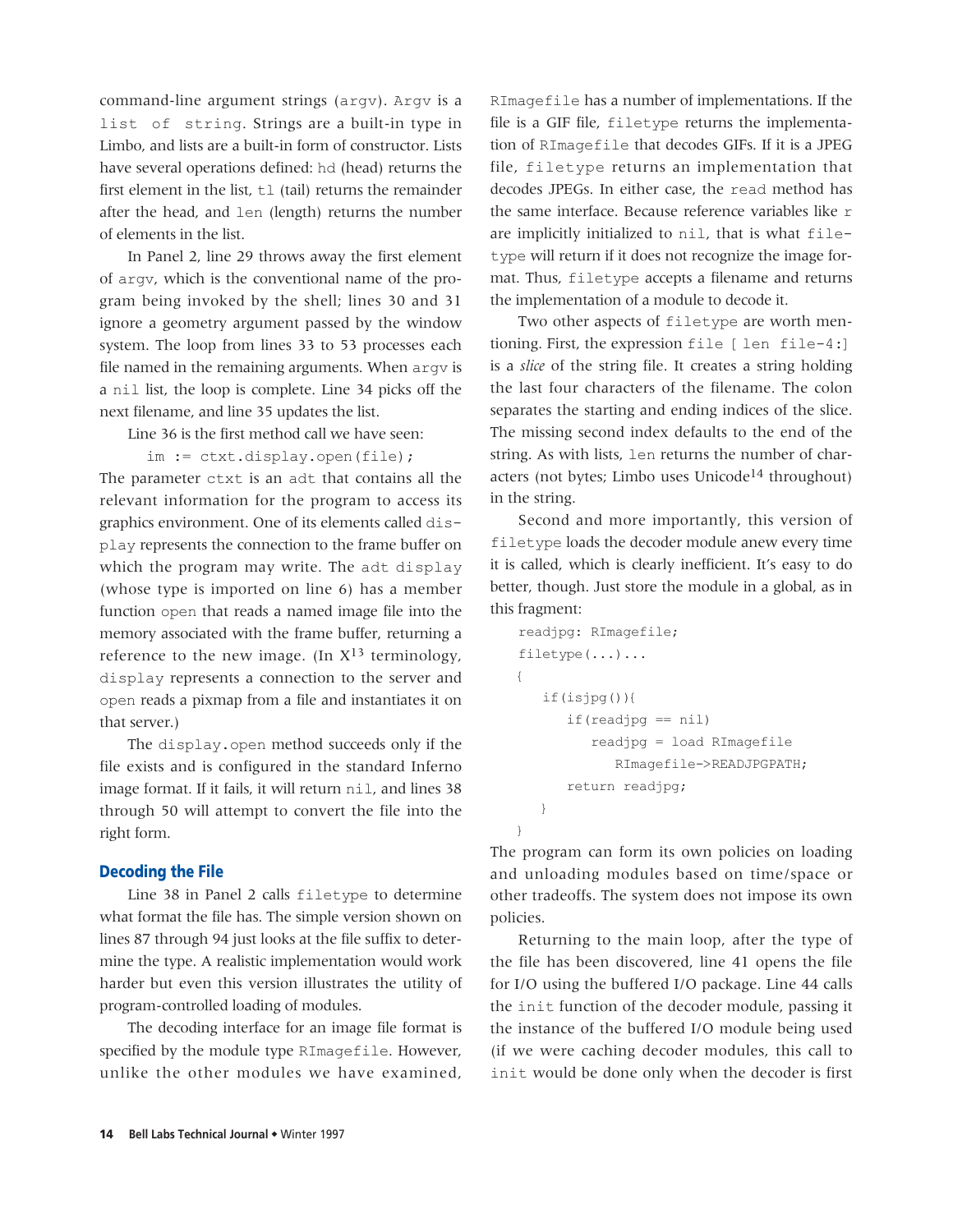loaded.) Finally, the Limbo-characteristic line 45 reads in the file:

 $(ri, err) := idec$ ->read(fd);

The read method of the decoder does the hard job of cracking the image format, which is beyond the scope of this paper. The result is a *tuple* or pair of values. The first element of the pair is the image while the second element is an error string. If all goes well, the err will be nil. If a problem surfaces, however, err may be printed by the application to report what went wrong. The interesting property of this style of error reporting—common to Limbo programs—is that an error can be returned even if the decoding was successful (that is, even if ri is nonnil). For example, the error may be recoverable. In this case, it is worth returning the result but also worth reporting that an error did occur, leaving the application to decide whether to display the error or ignore it. (View ignores it, for brevity.)

In a similar manner, line 48 remaps the colors from the incoming color map associated with the file to the standard Inferno color map. The result is an image ready to be displayed.

# **Creating a Process**

By line 52 in the main loop (see Panel 2), we have an image ready in the variable im and use the Limbo primitive spawn to create a new process to display that image on the screen. Spawn operates on a function call, creating a new process to execute that function. The process doing the spawning—here the main loop—continues immediately while the new process begins execution in the specified function with the specified parameters. Thus, line 52 begins a new process in the function view with these arguments: the graphics context, the image to display, the filename, and a unique identification number used in placing the windows.

The new process shares with the calling process all variables except the stack. Therefore, shared memory can be used to communicate between them. For synchronization, a more sophisticated mechanism is needed, a subject we will cover in the "Communications" section.

## **Starting Tk**

The function view uses the Inferno Tk graphics

toolkit (a reimplementation for Limbo of the Tcl/Tk toolkit<sup>3</sup>) to place the image on the screen in a new window. In Panel 2, line 57 computes the position of the corner of the window using the viewer number to stagger the positions of successive windows. The string keyword is a conversion. In this example, the conversion does an automatic translation from an integer expression into a decimal representation of the number. Thus, corner is a string variable, a form more useful in the calls to the Tk library.

The Inferno Tk implementation uses Limbo as its controlling language. Rather than building a rich procedural interface, the interface passes strings to a generic Tk command processor, which returns strings as results. This process is similar to the use of Tk within Tcl but with most of the control flow, arithmetic, and so on written in Limbo.

A good introduction to the style is the function posn on lines 79 through 86. The calls to tk->cmd evaluate the textual command in the context defined by the Tk->Toplevel variable t (created on line 58 and passed to posn). The result is a decimal integer, which the explicit int conversion converts to binary. On line 85, all the coordinates of the rectangle are known, and the function returns a nested tuple defining the rectangular position of the .im component of the top level. This tuple is automatically promoted to the Rect type by the return statement.

Back in function view, line 58 calls tk->toplevel to create the window on the display. The arguments are ctxt.screen, a data structure representing the window stack on the frame buffer, and a string specifying the size and properties of the new window. The + operator on strings performs concatenation. The return value from tk->toplevel is a reference to a top-level widget—a window—on which the program will assemble its display.

Line 59 uses a function from the higher-level String module to strip off the basename of the filename for use in the banner of the window. Note that one component of the tuple is nil; the value of this component is discarded. Line 60 calls the window manager function wmlib->titlebar to establish a title bar on the window labeled "View:"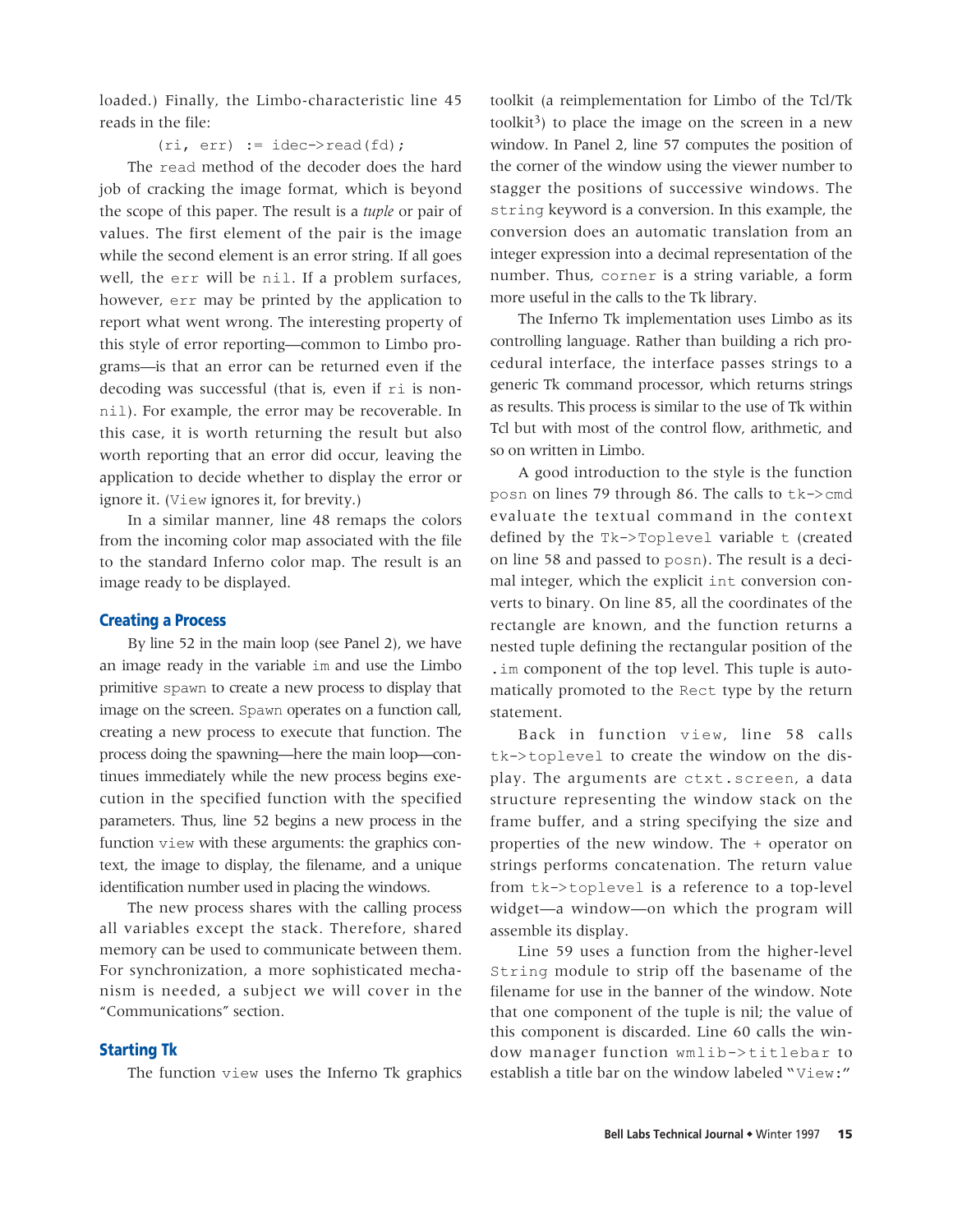and on the file basename with a control button to hide the window. Title bars always include a control button to dismiss the window.

# **Communications**

The return value from wmlib->titlebar is a built-in Limbo type called a *channel* (chan is the keyword). A channel is a communications mechanism in the manner of communicating sequential processes.15 Two processes that wish to communicate do so using a shared channel. Data sent on the channel by one process may be received by another process. The communication is *synchronous*—that is, both processes must be ready to communicate before the data changes hands. If one process is not ready, the other blocks until it is. Channels are a feature of the Limbo language. They have a declared type ( for example, chan of int and chan of list of string), and only data of the correct type may be sent. No restriction limits what may be sent. One may even send a channel on a channel. Therefore, channels serve both to communicate and to synchronize.

Channels are used throughout Inferno to provide interfaces to system functions. The threading and communications primitives in Limbo are not designed to implement efficient multicomputer algorithms but rather to provide an elegant way to build active interfaces to devices and other programs.

One example is the menubut channel returned by wmlib->titlebar, a channel of textual commands sent by the window manager. The expression

#### menu := <-menubut

on line 71 in Panel 2 receives the next message on the channel and assigns it to the variable menu. The communications operator,  $\lt$  –, receives a datum when prefixed to channel and transmits a datum when combined with an assignment operator (for example, channel<-=2). This use of menubut appears inside an alt (alternation) statement, a construct we will discuss later.

Lines 61 and 62 create and register a new channel, event, to be used by the Tk module to report user interface events. Lines 63 through 68 use simple Tk operations to make the window in which the image may be drawn. Lines 64 and 65 bind events within this window to messages to be sent on the

channel event. For example, line 64 defines that when the configuration of the window is changed presumably by actions of the window manager—the string "resize" is to be transmitted on event for interpretation by the application. This translation of events into messages on explicit channels is fundamental to the Limbo style of programming.

# **Displaying the Image**

The payoff occurs on line 69 in Panel 2, which steps outside the Tk model to draw the image im directly on the window:

> t.image.draw(posn(t), im, ctxt.display.ones, im.r.min);

Posn calculates where on the screen the image is to go. The draw method is the fundamental graphics operation in Inferno whose design is outside the scope of this discussion. In this statement, it just copies the pixels from im to the window's own image, t.image. The argument ctxt.display.ones is a mask that selects every pixel.

## **Multi-Way Communications**

Once the image is on the screen, view waits for any changes in the status of the window. Two things might happen: either the buttons on the title bar may be used, in which case a message will appear on menubut, or a configuration or mapping operation will apply to the window, in which case a message will appear on event.

The Limbo alt statement provides control when more than one communication may proceed. Analogous to a case statement, the alt evaluates a set of expressions and executes the statements associated with the correct expression. Unlike a case, though, the expressions in an alt each must be a communication, and the alt will execute the statements associated with the communication that can first proceed. If none can proceed, the alt waits until one can. If more than one statement can proceed, it chooses one randomly.

Thus, the loop on lines 70 through 77 in Panel 2 processes messages received by the two classes of actions. When the window is moved or resized, line 75 will receive a "resize" message due to the bindings on lines 64 and 65. The message is discarded but the action of receiving it triggers the repainting of the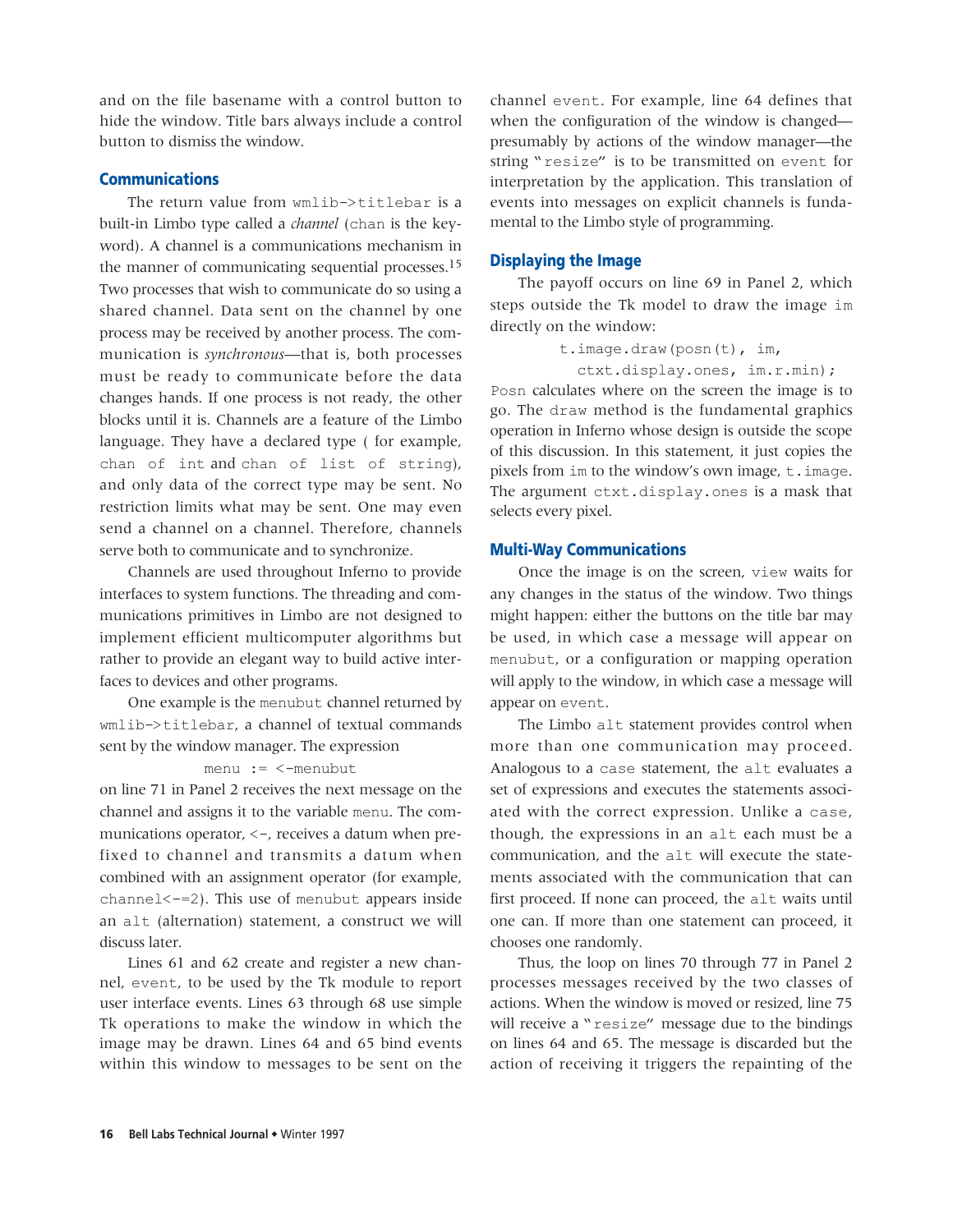newly placed window on line 76. Similarly, messages triggered by buttons on the title bar send a message on menubut. The value of menubut is then examined to see if it is "exit", which should be handled locally, or anything else, which can be passed on to the underlying library.

# **Cleanup**

If the exit button is pushed, line 73 in Panel 2 will return from view. Because view was the toplevel function in this process, the process will exit and free all its resources. All memory, open file descriptors, windows, and other resources the process holds will be collected as garbage when the return executes.

The Limbo garbage collector uses a hybrid scheme that combines reference counting with a real-time sweeping algorithm. Reference counting allows reclamation of memory the instant its last reference disappears; the sweeping algorithm runs as an idle-time process to reclaim unreferenced circular structures. The instant-free property means that system resources like file descriptors and windows can be tied to the collector for recovery as soon as they are no longer used. This property allows Inferno to run in smaller memory arenas than those required for efficient mark-and-sweep algorithms, and it also provides an extra level of programmer convenience.

#### **Summary**

Inferno supplies a rich environment for constructing distributed applications that are portable—in fact, identical—even when running on widely divergent underlying hardware. Its unique advantage over other solutions is that it encompasses not only a virtual machine but also a complete virtual operating system, including network facilities.

#### **Acknowledgment**

The cryptographic elements of Inferno owe much to the cryptographic library of Jack Lacy, Don Mitchell, and William Schell.16

# **\*Trademarks**

AIX and Power PC are registered trademarks of International Business Machines Corp.

AMD 29K is a registered trademark of Advanced Micro Devices, Inc.

HP/UX is a registered trademark of Hewlett-Packard Inc.

Irix is a trademark of Silicon Graphics, Inc.

Solaris is a registered trademark of Sun Microsystems.

SPARC is a registered trademark of SPARC International.

UNIX is a registered trademark of Novell.

- Windows, Windows NT, and Windows 95 are registered trademarks of Microsoft Corp.
- X Window System is a registered trademark of the Massachusetts Institute of Technology.

#### **References**

- 1. R. Pike, D. L. Presotto, S. M. Dorward, B. Flandrena, K. Thompson, H. W. Trickey, and P. Winterbottom, "Plan 9 from Bell Labs," *Journal of Computing Systems*, Vol. 8, No. 3, Summer 1995, pp. 221-254.
- 2. S. M. Dorward, R. Pike, and P. Winterbottom, "Programming in Limbo," *Proceedings of the IEEE Computer Conference (COMPCON)*, San Jose, California, 1997.
- 3. J. K. Ousterhout, *Tcl and the Tk Toolkit*, Addison-Wesley, New York, 1994.
- 4. T. Elgamal, "A Public-Key Cryptosystem and a Signature Scheme Based on Discrete Logarithms," *Advances in Cryptography: Proceedings of CRYPTO 84*, Springer-Verlag, New York, 1985, pp. 10-18.
- 5. B. Schneier, *Applied Cryptography*, Chapter 22, John Wiley, New York, 1996, p. 516.
- 6. D. Stinson, *Cryptography, Theory and Practice*, CRC Press, Cleveland, Ohio, 1996, p. 271.
- 7. S. M. Dorward, R. Pike, D. M. Ritchie, H. W. Trickey, and P. Winterbottom, "Inferno," *Proceedings of the IEEE Computer Conference (COMPCON)*, San Jose, California, Feb. 1997.
- 8. *GIF Graphics Interchange Format: A Standard Defining a Mechanism for the Storage and Transmission of Bitmap-Based Graphics Information*, CompuServe Inc., Columbus, Ohio, 1987.
- 9. *GIF Graphics Interchange Format: Version 89a*, CompuServe Inc., Columbus, Ohio, 1990.
- 10. W. B. Pennebaker and J. L. Mitchell, *JPEG Still-Image Data Compression*, Van Nostrand Reinhold, New York, 1992.
- 11. *Programming Languages C*, International Standards Organization (ISO), revision and redesignation of American National Standards Institute (ANSI) X3.159-1989, Amendment 1, 1990.
- 12. K. Jensen and N. Wirth, *Pascal—User Manual and Report*, Springer-Verlag, New York, 1974.
- 13. R. W. Scheifler, J. Gettys, and R. Newman,